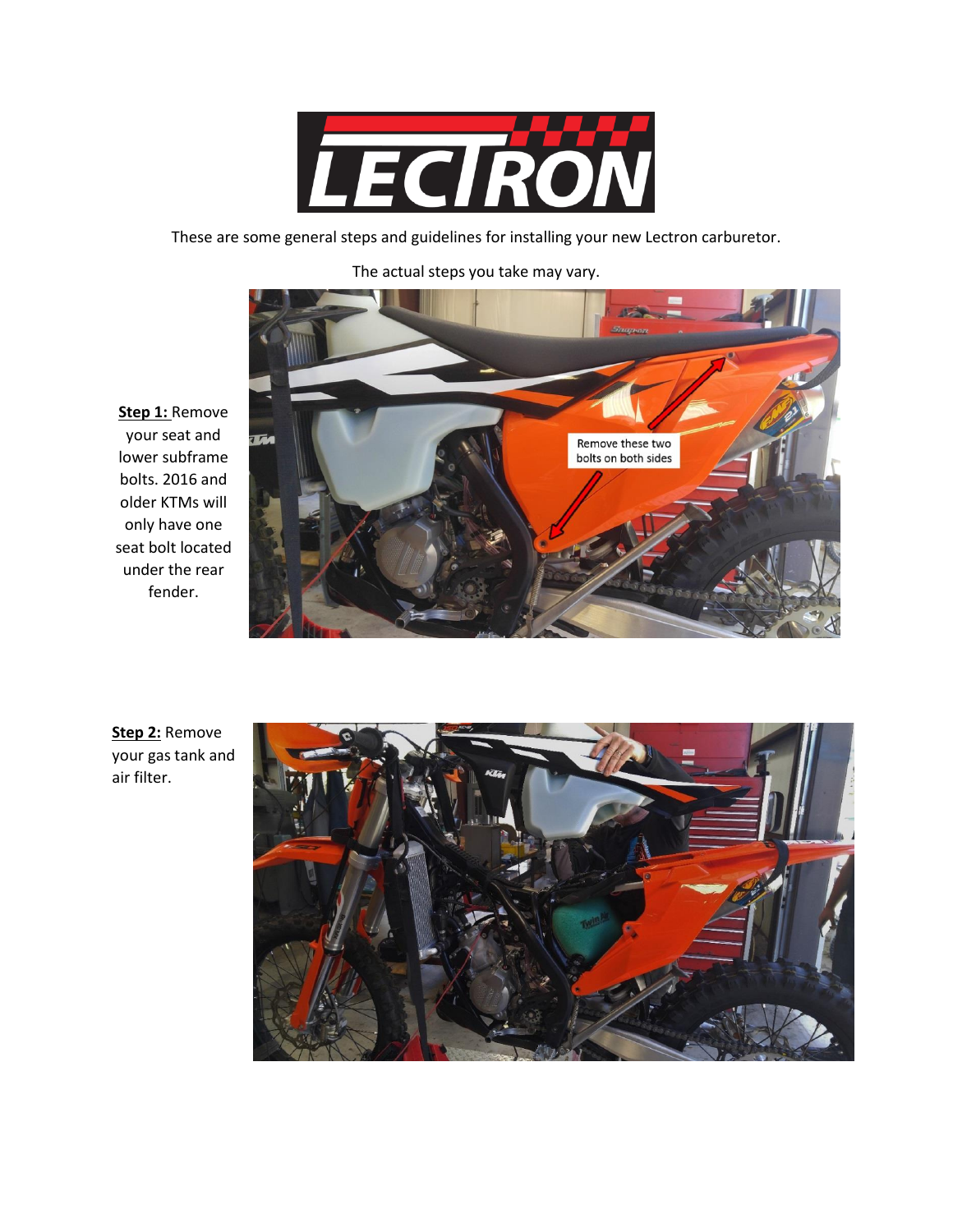**Step 3:** Loosen the top subframe bolts and remove the silencer or reposition the connecting boot so you can raise your subframe and access your carburetor.



**Step 4:** Rotate your subframe, and remove your stock carburetor, throttle, and cable. Note: On some older KTMs, some customers prefer to trim the air boot for a better fit. We have found that it does not typically disrupt the airflow enough to have an impact on performance.

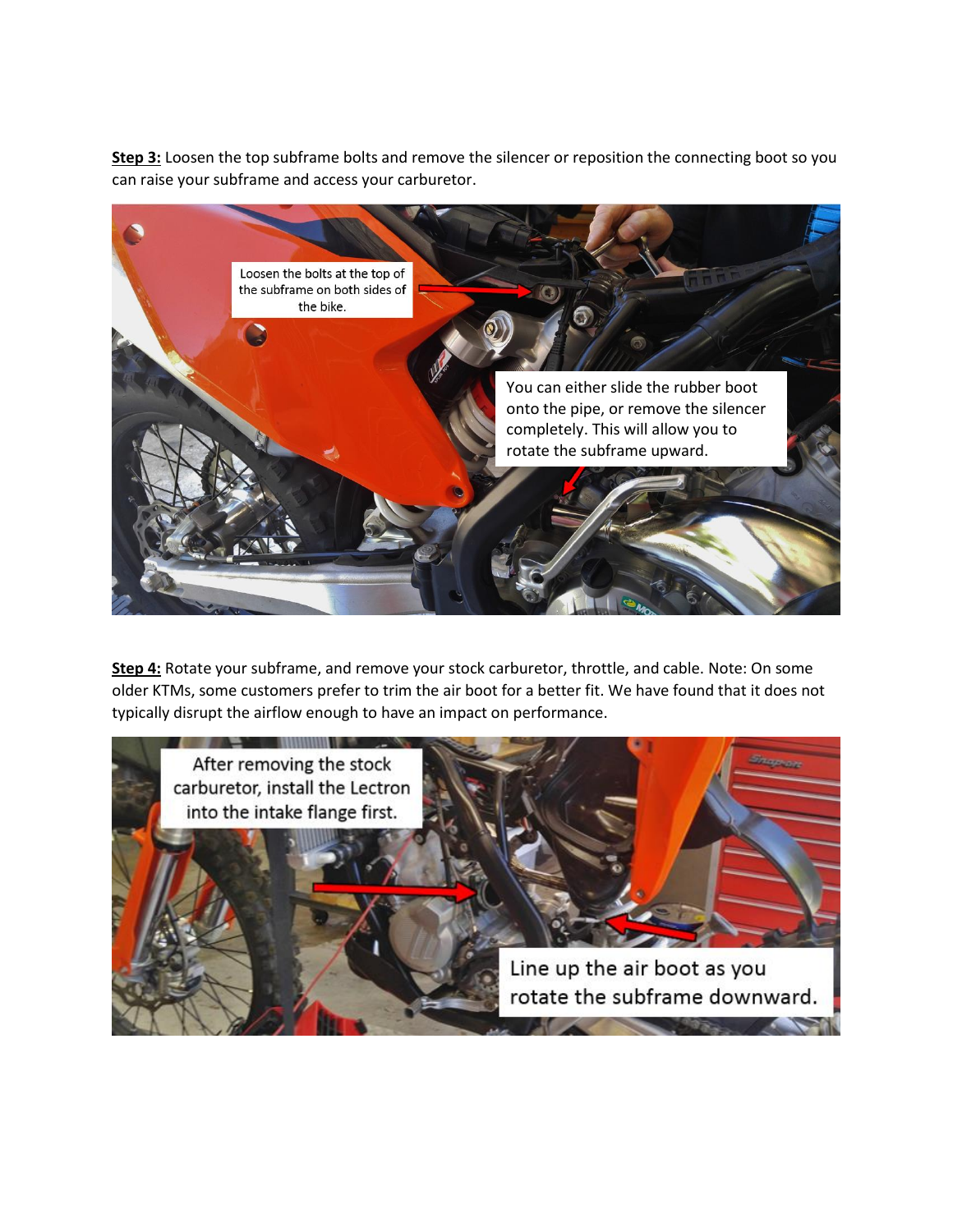**Step 5:** Once the carb is fitted, decide how you want your throttle cable routed. Here are some common cable routing options. Cable ties may be required to guide it and prevent it from binding or snagging.

| <b>Standard Length Cables</b>                 | <b>Long Cables</b>                                    |
|-----------------------------------------------|-------------------------------------------------------|
| Behind the bars, right side of the frame      | In front of the bars, left side of the frame          |
| Behind the bars, left side of the frame       | Behind the bars, left side of the frame (with risers) |
| In front of the bars, right side of the frame |                                                       |